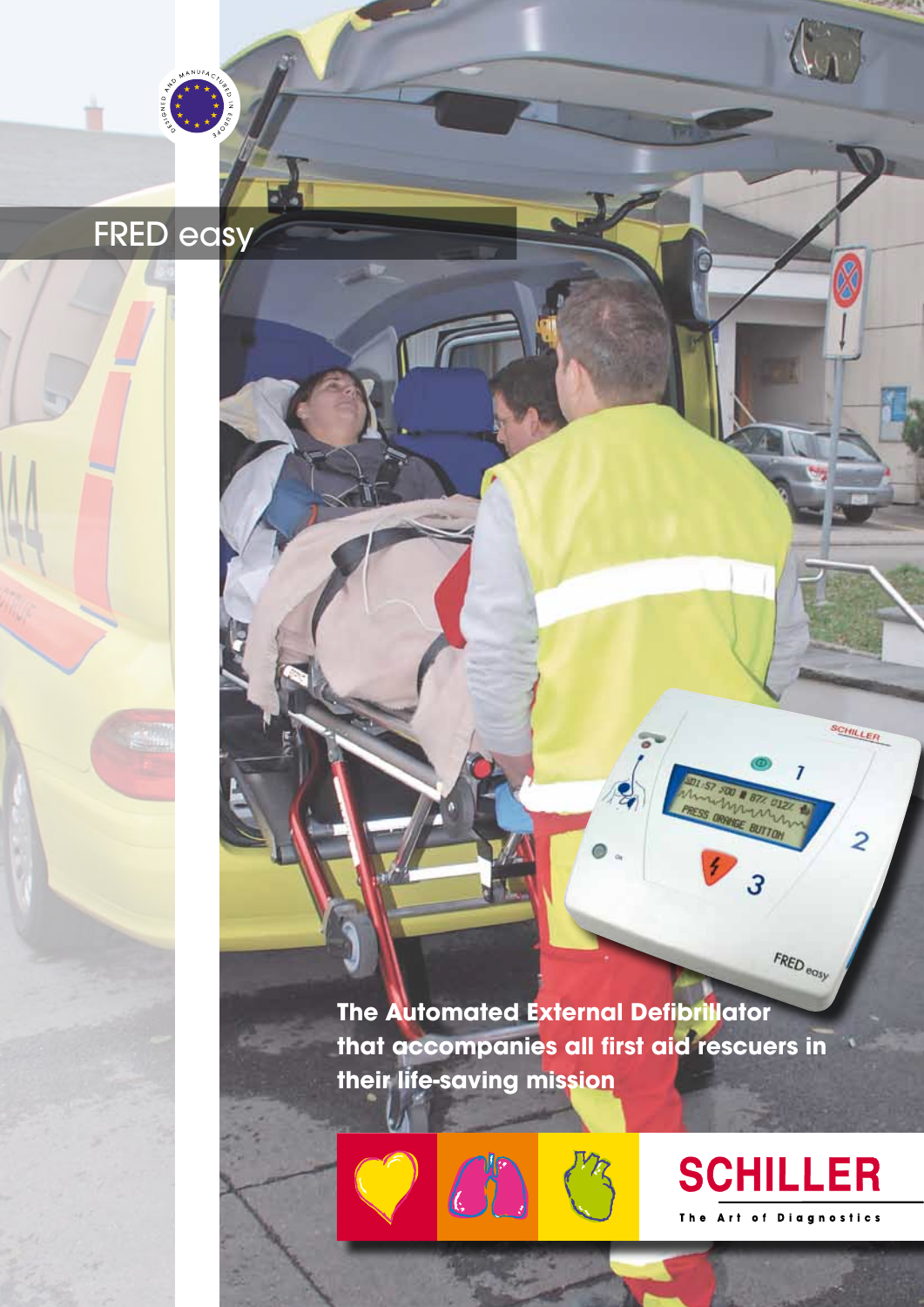# FRED easy

The FRED easy Automated External Defibrillator is the best lifesaving tool for all emergency services: paramedics, ambulances, firefighters….

It is light, rugged and user friendly and therefore adapted to all situations.

FRED easy features the unique pulsed biphasic waveform MUL-TIPULSE BIOWAVE with patient impedance compensation. This waveform is efficient for adults and children thanks to the automatic recognition of children pads and energy adaptation.

Adapted voice and displayed instructions for first aid rescuers together with a fast rhythm analysis and shock delivery guide the rescuer during the resuscitation process and minimise the handsoff time.

In order to follow the patient throughout the resuscitation process, the intervention data is recorded and can be reviewed on a PC and a report can be generated.

FRED easy is available in a range of versions and options to fulfil the rescuer's needs:

- Semi or fully automatic
- Metronome: providing the correct rhythm for chest compressions
- ECG display
- Manual override: doctors can switch off the AED mode and decide whether they want to defibrillate or not





FRED easy with manual override



FRED easy fully automatic extension of the ECG display

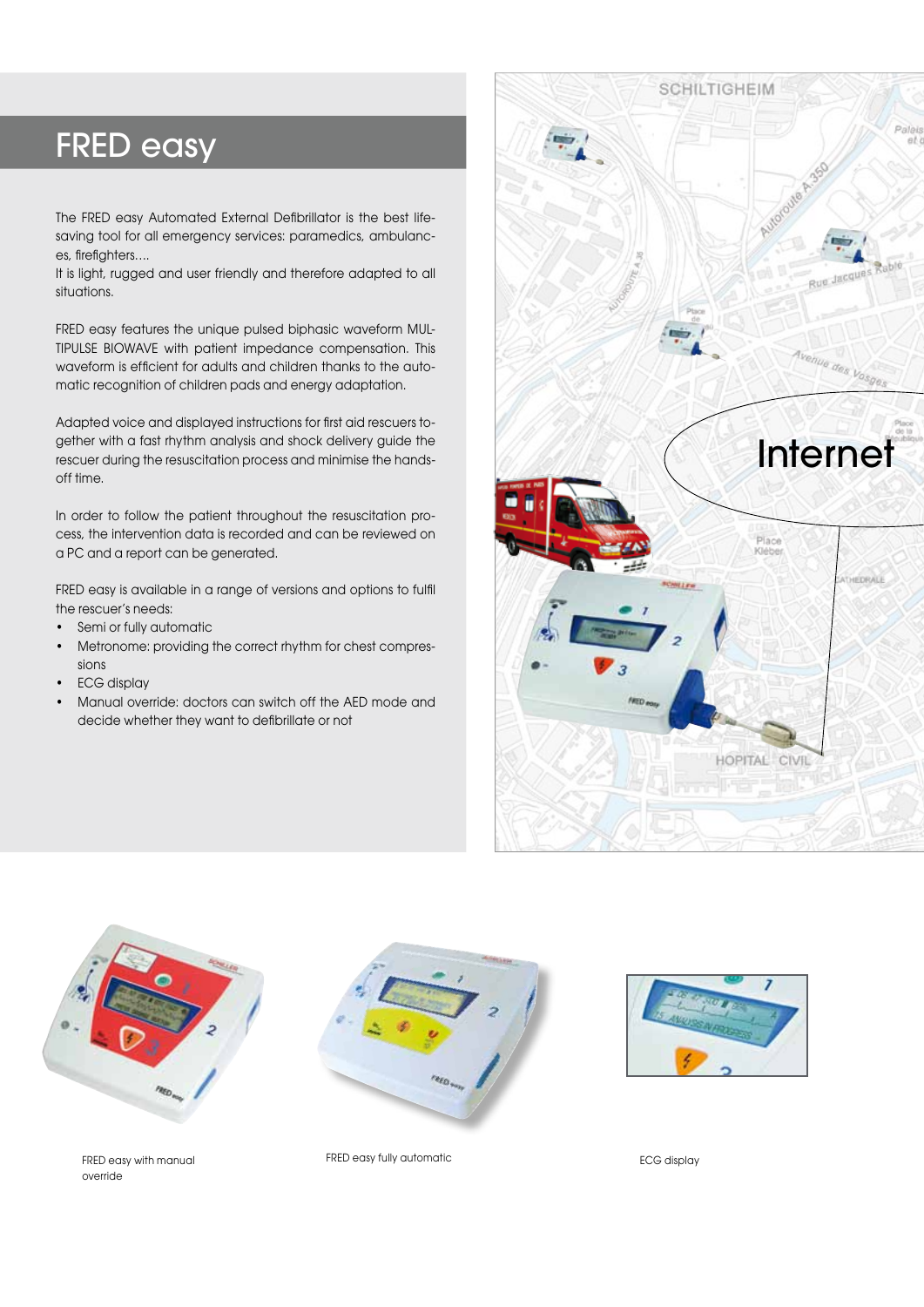

# FRED easy Online

The first defibrillator featuring automatic data transmission. Intervention data and the device configuration can be sent to a server via an Ethernet network.

# Advantages for everyone:

Transmission is easy, fast and safe. The data is stored centrally for direct and immediate access by authorised persons from any computer connected to the network. Multi-user access to the data via any computer connected to the network (hospital, treating physician, cardiologist, rescue services, administration). This system considerably simplifies the handling of medical and administrative patient data (no paper, no memory card).

# LifeDataNet:

The transmitted data is stored on a central server, LifeDataBox, with the LifeDataNet application.

# Two types of data can be transmitted:

- Patient data (events, ECG curve, patient impedance)
- Configuration and maintenance information

# The LifeDataNet application is a simple and user-friendly interface enabling you to:

- see which device has transmitted the data (serial number, identification, transmission date and time)
- download and analyse patient data
- view the device settings (mode, energy settings, options)
- view the maintenance status (self-test result, battery status, software version).

When a first aid vehicle comes back to the station, simply connect the FRED easy to the network and the data is automatically downloaded and the device ready for a new intervention.

Schiller also offers ARGUS PRO LifeCare 2 and DG4000 to perform advanced patient resuscitation and monitoring.